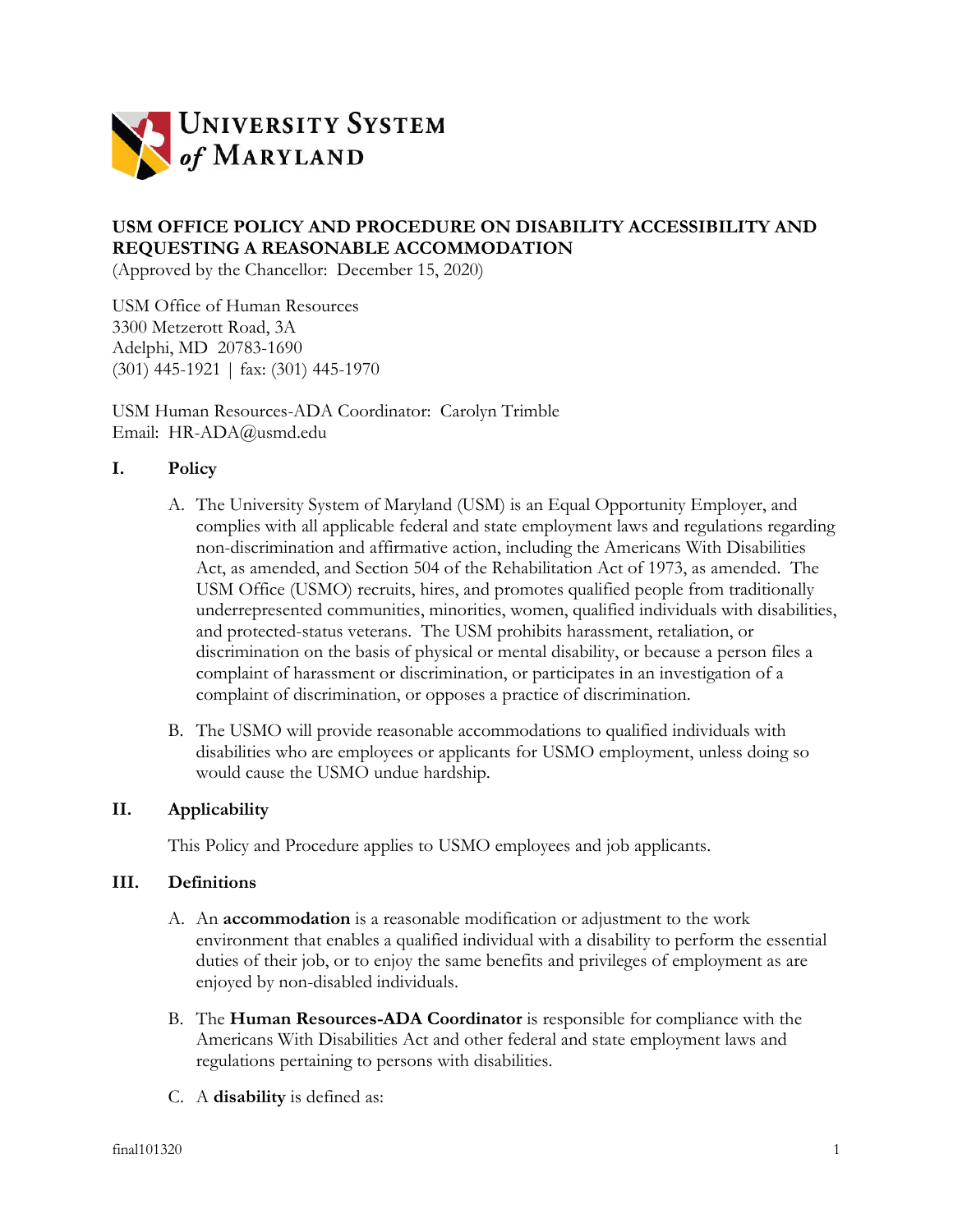- A. a physical or mental impairment that substantially limits a major life activity;
- B. a record of such impairment; or
- C. being regarded as having such impairment $1$
- D. **Effective** means a reasonable accommodation that meets the needs of the qualified individual with a disability so that an individual is able to perform the essential functions of the position, and/or to enjoy the benefits and privileges of employment that non-disabled individuals in similar USMO positions enjoy. An effective reasonable accommodation enables a qualified applicant with a disability to participate in the job application process and be considered along with other applicants.
- E. **Essential functions** are the fundamental duties of the employment position the person with a disability holds or desires. A job function may be considered essential for any of several reasons, including but not limited to the following:
	- 1. the function may be essential because the reason the position exists is to perform that function;
	- 2. the function may be essential because of the limited number of employees available among whom the performance of that job function can be distributed; and/or
	- 3. the function may be highly specialized so that the incumbent in the position is hired for his or her expertise or ability to perform the particular function.
- F. The **interactive process** is an informal practice by which the qualified individual with a disability and the HR-ADA Coordinator (or other USMO official) determine the precise limitations created by the disability and how best to respond to the need for accommodation.
- G. **Major life activities** include, but are not limited to, functions such as caring for oneself, performing manual tasks, walking, seeing, hearing, speaking, breathing, eating, sleeping, standing, lifting, bending, reading, concentrating, thinking, communicating, learning, and working, and the operations of major bodily functions.
- H. A **qualified individual with a disability is** a person who has the skills, experience, education and other job-related requirements necessary for the position, and is able to perform the essential functions of the job with or without a reasonable accommodation. A simple form is available in the Human Resources Office or on the USMO's website.
- I. A **request for accommodation** (or accommodation request) is a request for a modification or adjustment to a job, employment practice, or work environment to address the functional limitations of a disability.

<sup>1</sup> Only individuals who have an actual disability, or who have a record of a disability are entitled to accommodation(s); individuals who are *regarded as* having a disability are not entitled to accommodation(s).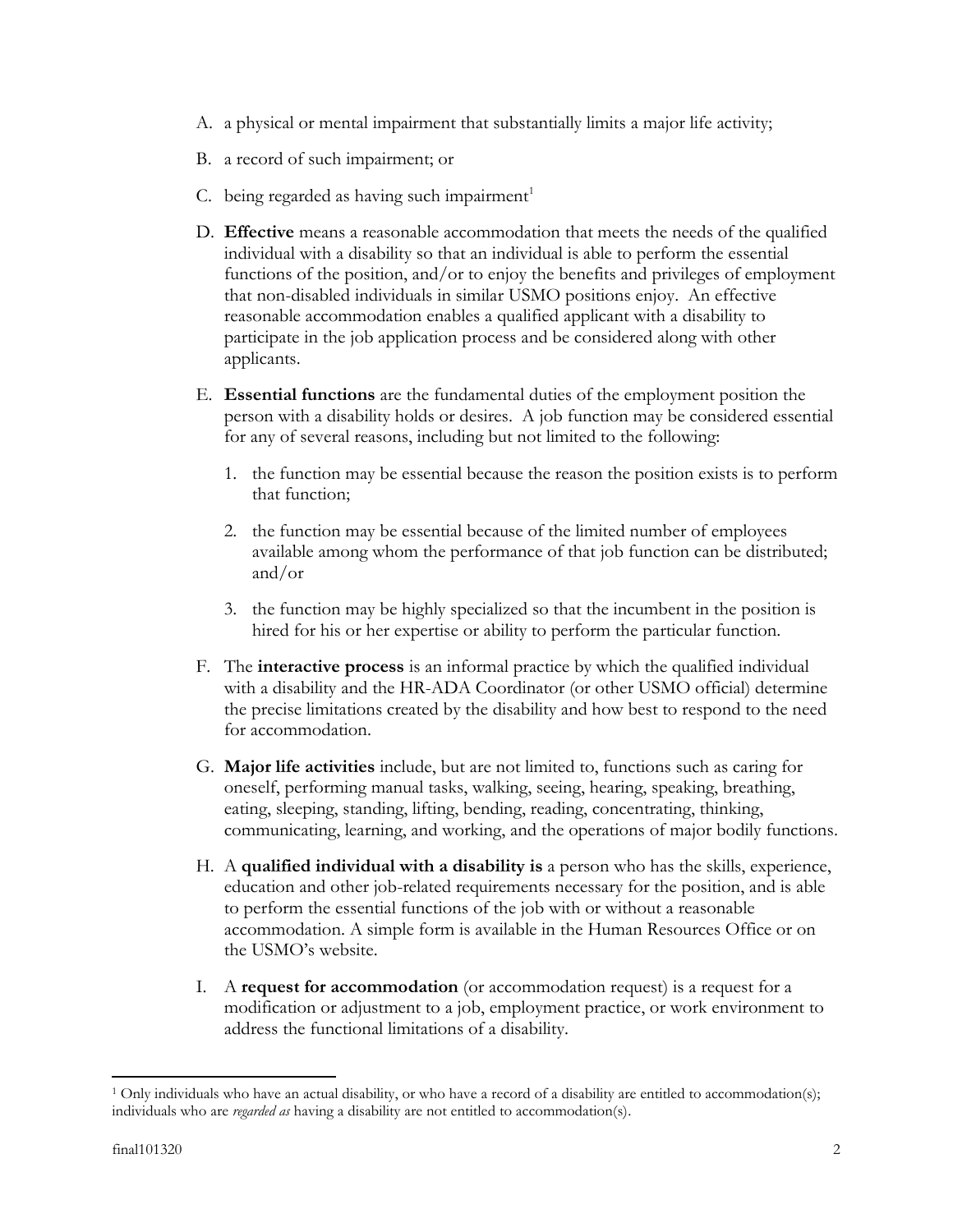- J. **Substantially limits a major life activity** means the employee's disability limits the employee's ability to perform a major life activity as compared to most people in the general population.
- K. **Undue hardship** means a significant difficulty or expense that would be incurred by the USMO if it were to provide certain reasonable accommodations.

## **IV. Procedure for USMO Employees to Request an Accommodation**

The reasonable accommodation procedure is essentially three steps, intended to be simple and accessible:

- A. **Initiate:** To make an accommodation request, the employee should let the HR-ADA Coordinator know that an adjustment or change is needed at work for a reason related to a physical or mental impairment. This is the first step in the interactive process.
	- 1. The request may be written or verbal; no special words are needed.
	- 2. A USMO supervisor or manager who learns first of an employee's request should immediately seek the guidance of the HR-ADA Coordinator so that the matter can be handled in an expeditious manner.
	- 3. The HR-ADA Coordinator will ask the employee to complete a form that will serve as a guide to the interactive process.

## B. **Information Exchange:**

The HR-ADA Coordinator will discuss the reasonable accommodation request with the employee, if necessary. If the disability isn't already known or obvious, the HR-ADA Coordinator may ask clarifying questions in order to establish that an employee is a qualified individual with a disability in need of a reasonable accommodation to perform the essential functions of the position. The employee may be asked for a limited amount of additional medical information to the extent necessary to establish the disability, and the accommodation(s) needed to perform the essential functions.

#### C. **Determination:**

From the information exchanged between the employee and the HR-ADA Coordinator during the interactive process, the HR-ADA Coordinator will render a Determination on the accommodation(s) to be implemented, if applicable. Depending on the nature and complexity of the request, an accommodation could potentially be made immediately, or take several weeks to implement.

- 1. The HR-ADA Coordinator will prepare a brief written Determination summary, a copy of which the employee will receive.
- 2. The supervisor will receive only the information needed to implement the accommodation and supervise the employee performing the job's essential functions.

## D. **Complaint**